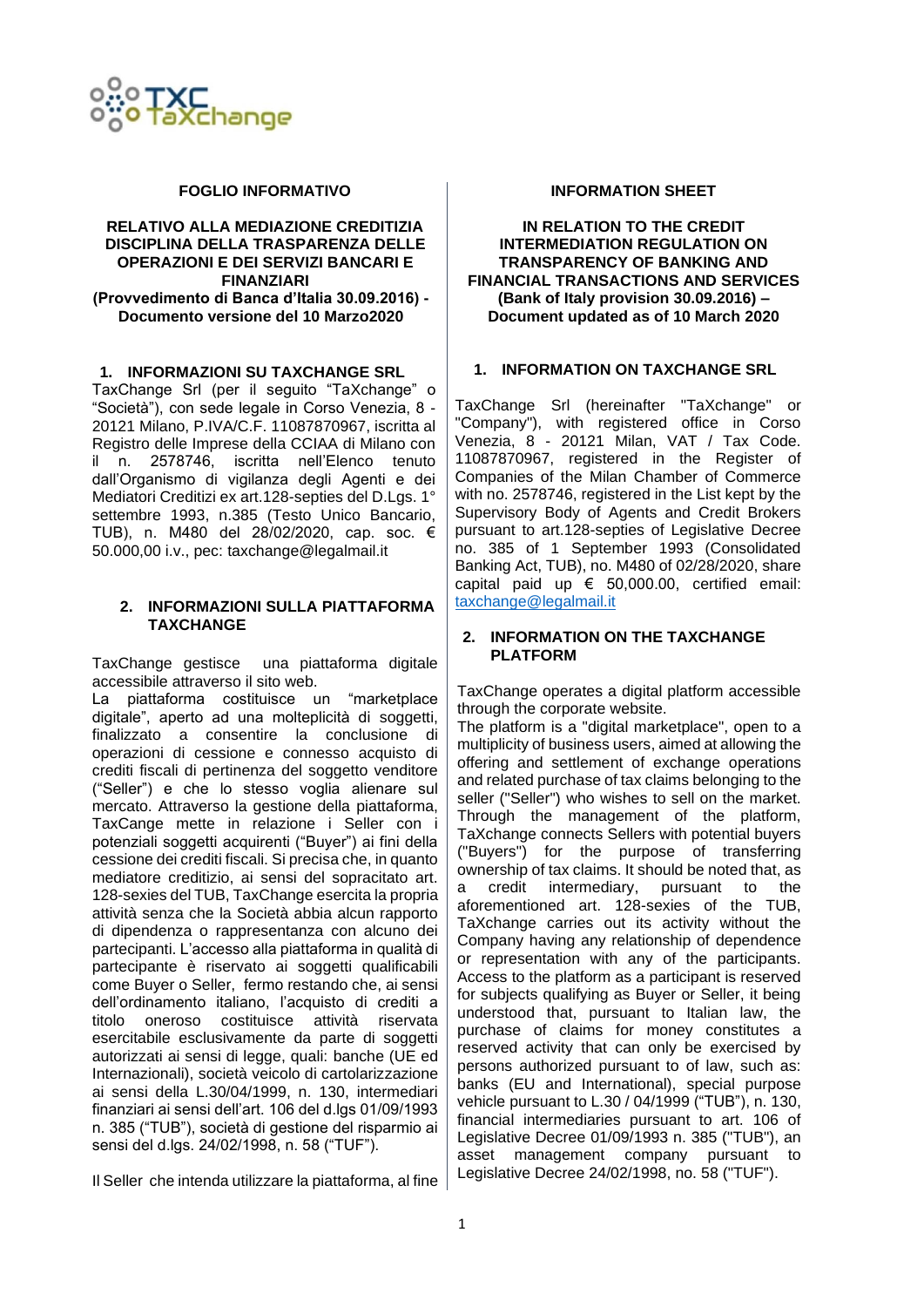

di cedere un credito fiscale, deve effettuare il processo di registrazione sul sito web, all'esito del quale, se concluso con successo, verrà attivato un account ad almeno una utenza.

Tale utenza dà la possibilità di registrare il partecipante sulla piattaforma, attraverso l'impostazione di credenziali d'accesso ed il caricamento sulla stessa di tutti i dati, le informazioni, i documenti e le dichiarazioni necessari per l'adeguata e completa identificazione del partecipante. Al termine del processo di valutazione e di verifica di tutti i soggetti registrati (rappresentante legale/esecutore, titolare effettivo, delegato ad operare), in caso di riscontro positivo, il Seller riceve una e-mail di notifica da parte della piattaforma in cui si comunica l'avvenuta accettazione dell'applicazione e la richiesta di siglare il contratto di adesione ("Membership Agreement") con TaxChange. Tale contratto, unitamente al regolamento che ne costituisce parte integrante, definisce i termini e le condizioni di accesso e di utilizzo della piattaforma ai fini della cessione di crediti fiscali, nonché i costi di adesione e e le commissioni dovute dal partecipante alla Società per ciascuna procedura di vendita di crediti aggiudicata sulla piattaforma e le relative modalità di pagamento.

Conclusasi la fase di adesione, la procedura di cessione di un credito fiscale, prevede il caricamento dei documenti riferiti al credito che si vuole cedere in piattaforma e la conseguente fase di due diligence ("light" o "estesa") del credito stesso.

Il Seller, al termine della due diligence, ove decidesse di offrire quel determinato credito nella piattaforma in asta alle condizioni risultanti dalla due diligence (prezzo minimo e massimo di eventuale vendita), dovrà sottoscrivere un impegno irrevocabile alla cessione a tali condizioni, obbligandosi anche a non compiere azioni dispositive del credito nei successivi 30 giorni. La Piattaforma, in ogni caso, non garantisce la certezza della vendita nel mercato Asta. Al termine della procedura d'asta, in caso di incrocio tra valore di vendita e di acquisto, il Seller è tenuto a sottoscrivere il contratto di "Vendita e Acquisto" ("Purchase and Sales Agreement" – "PSA") con il Buyer aggiudicatario che lo impegnerà a stipulare l'atto di cessione del credito davanti al notaio designato nei cinque giorni lavorativi successivi. La liquidazione del credito ceduto verrà effettuata contestualmente alla stipula dell'atto notarile. Da tale importo verranno trattenute le commissioni dovute a TaxChange per la gestione della procedura di vendita.

The Seller who intends to use the platform, in order to assign a tax claim, must carry out the registration process on the website, at the end of which, if successfully concluded, an account will be activated for at least one user. This user gives the opportunity to register the participant on the platform, by setting access credentials and uploading all the data, information, documents and declarations necessary for the adequate and complete identification of the participant. At the end of the evaluation and verification process of all registered subjects (legal representative operator, beneficial owner, delegated to operate), in the event of a positive response, the Seller receives an e-mail notification from the platform in which communicates the acceptance of the application and the request to sign the Membership Agreement with TaXchange. This contract, together with the regulation ("Regulation") that forms an integral part of it, defines the terms and conditions of access and use of the platform for the purpose of the assignment of tax claims, as well as the membership costs and commissions due by the participant to the Company for each procedure. sale of claims assigned via the platform and related payment methods.

Once the membership phase is completed, the procedure for the transfer of a tax claims, involves the uploading of the documents relating to the claim to be transferred to the platform and the consequent due diligence phase ("light" or "extended") of the claim itself.

At the end of the due diligence, the Seller, if he decides to offer that particular credit in the auction platform under the conditions resulting from the due diligence (minimum and maximum price of any sale), must sign an irrevocable commitment to the sale under these conditions, also obliging himself to not take actions to sell the claim in the following 30 days. In any case, the Platform does not guarantee the certainty of the sale in the Auction marketplace. At the end of the auction procedure, in the event of a match between the sale and purchase value, the Seller is required to sign the "Purchase and Sales Agreement" - "PSA") with the successful Buyer. who will commit him to stipulate the deed of assignment of the claim before the designated notary in the following five working days. The payment of the assigned claim will be carried out at the same time as the signing of the notarial deed. The commissions due to TaXchange for the management of the sales procedure will be deducted from this amount.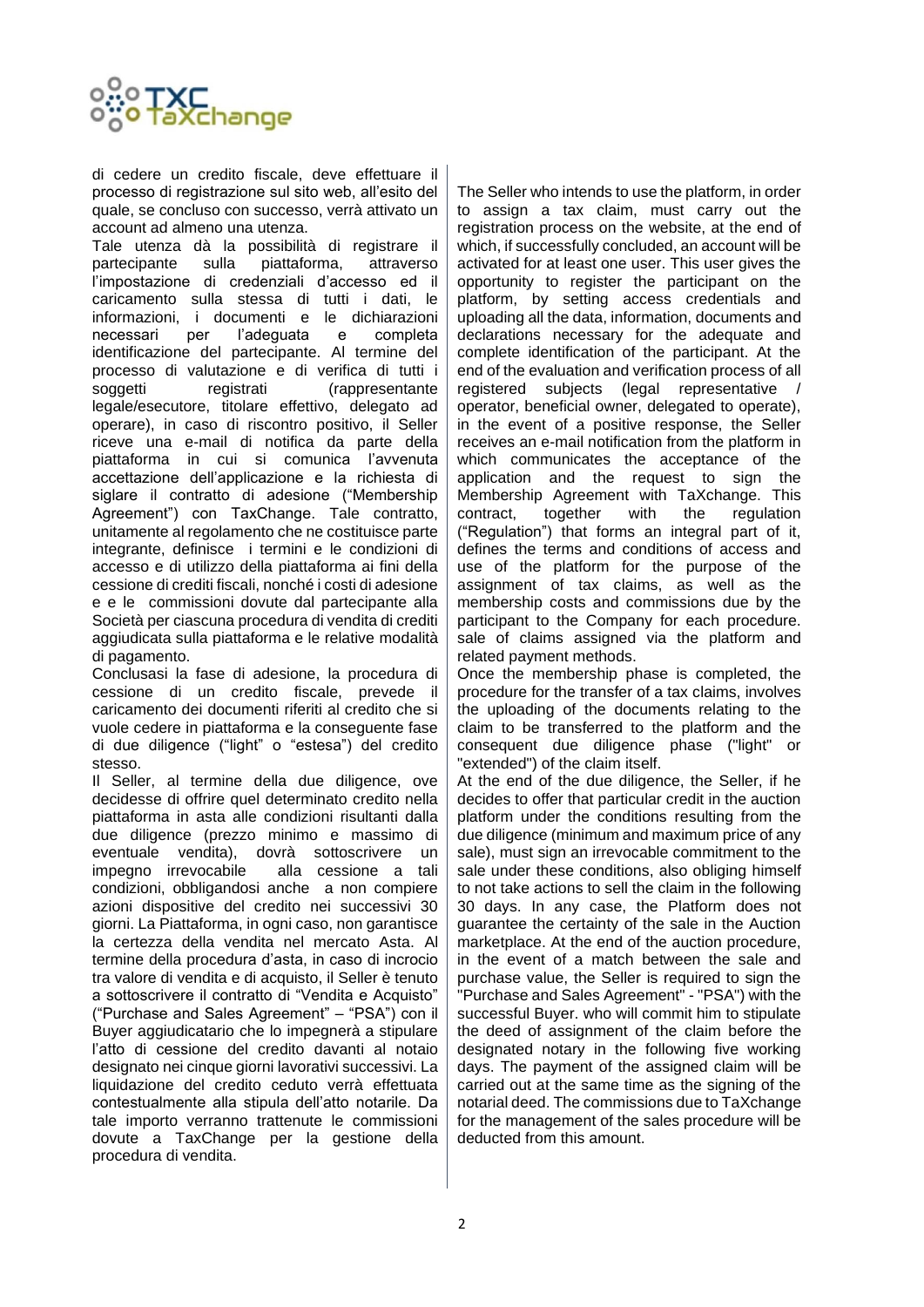

#### **3. CONDIZIONI ECONOMICHE UTILIZZO PIATTAFORMA**

Consistono nella quota di partecipazione alla piattaforma e nelle commissioni e in ogni altra spesa dovute a seguito della sottoscrizione del Membership Agreement per l'utilizzo della stessa ai fini della cessione dei crediti fiscali, ed in particolare:

## **3. FINANCIAL TERMS FOR USING THE PLATFORM**

They are a membership fee in the platform and the commissions and any other expenses due following the signing of the Membership Agreement for the use of the platform for the purpose of assigning tax claims, and in particular:

| Quota di partecipazione /       | Euro 1.000,00 per il primo anno / Euro 1.000,00 for the first year                                                        |
|---------------------------------|---------------------------------------------------------------------------------------------------------------------------|
| Membership Fee                  | Euro 5.000,00 dal secondo anno in avanti (se l'importo nominale dei crediti ceduti nel primo anno è superiore a           |
|                                 | Euro 1.000.000,00) – Euro 5.000,00 from the second year onwards (if the nominal value of the claims sold during           |
|                                 | the previous year exeeds Euro 1.000.000,00)                                                                               |
| Commissioni / Fees              | Da 30 bps (0,30%) a 300 bps (3,0%) del valore nominale del credito per crediti di importo pari o superior                 |
|                                 | e a 1.000.000,00 euro, fatto salvo un limite minimo di rating secondo gli standard di mercato - from                      |
|                                 | 30 bps (0,30%) to 300 bps (3,0%) of the nominal value of the claims for claims equal or exceeding                         |
|                                 | 1.000.000,00 euro of nominal value and up to a minimum rating allocated according to market                               |
|                                 | standards.                                                                                                                |
|                                 | Da 30 bps (0,30%) a 400 bps (4,00%) del valore nominale del credito per crediti di importo inferiore a                    |
|                                 | 1.000.000,00 euro, fatto salvo un limite minimo di rating secondo gli standard di mercato - from 30                       |
|                                 | bps (0,30%) to 400 bps (4,00%) up to a minimum rating allocated according to market standards.                            |
| Rating                          | La piattaforma di TXC ha sviluppato un modello di Rating che attribuisce un livello di rischio al singolo credito         |
|                                 | fiscale quotato in piattaforma; il modello tiene conto di due fattori di rischio: la qualità del Credito da un punto      |
|                                 | di vista fiscale e il rischio legato all'impresa detentrice del titolo stesso e che lo ha generato. I due fattori sono    |
|                                 | correlati e contribuiscono a determinare la valutazione del credito (e quindi il livello di prezzo).                      |
|                                 | Il sistema di rating di TXC si basa, infine, su una scala di nove possibili valori di rischio (1-Critico, 2-Grave, 3-     |
|                                 | Severo, 4-Lieve, 5-Moderato, 6-Medio, 7-Basso, 8-Molto Basso, 9-Non Significativo).                                       |
|                                 |                                                                                                                           |
|                                 | TXC platform has developed a Rating model that assigns a level of risk to the single tax claim listed on the<br>platform; |
|                                 | the model takes into account two risk factors: the quality of the Claim from a "fiscal point of view" and the risk        |
|                                 | associated to the company that owns the receivable. The two factors are strictly correlated and concur to assess          |
|                                 | the risk credit rating (and therefore the price level). Finally, TXC rating system is based on a scale of nine possible   |
|                                 | values (1-Critical,2-Serious,3-Strict,4-Mild,5-Moderate,6-Medium,7-Low,8-Very Low,9-Not Significant).                     |
| Costi di Due Diligence / Due    | Light: Inclusi nella commissione - included in the fees                                                                   |
| <b>Diligence Costs</b>          | Estesa: Inclusi nella commissione - incuded in the fess                                                                   |
| Spese notarili / Notarial Costs | Inclusi nella commissione - included in the fees                                                                          |
| Penali / Penalties              | Pari alla commissione pattuita in caso di mancata sottoscrizione da parte del Seller dei contratti di vendita (Sales      |
|                                 | & Purchase Agreement e/o Atto notarile) a seguoto di aggiudicazione in Asta del credito posto in vendita - Equal          |
|                                 | to the agreed fees in the event of the Seller or Buyer not signing the sales contracts (Sales & Purchase Agreement        |
|                                 | and / or Notarial Deed) following the auction award of the claim offered for sale.                                        |
| Imposte / Taxes                 | Incluse nella commissione – included in the fees                                                                          |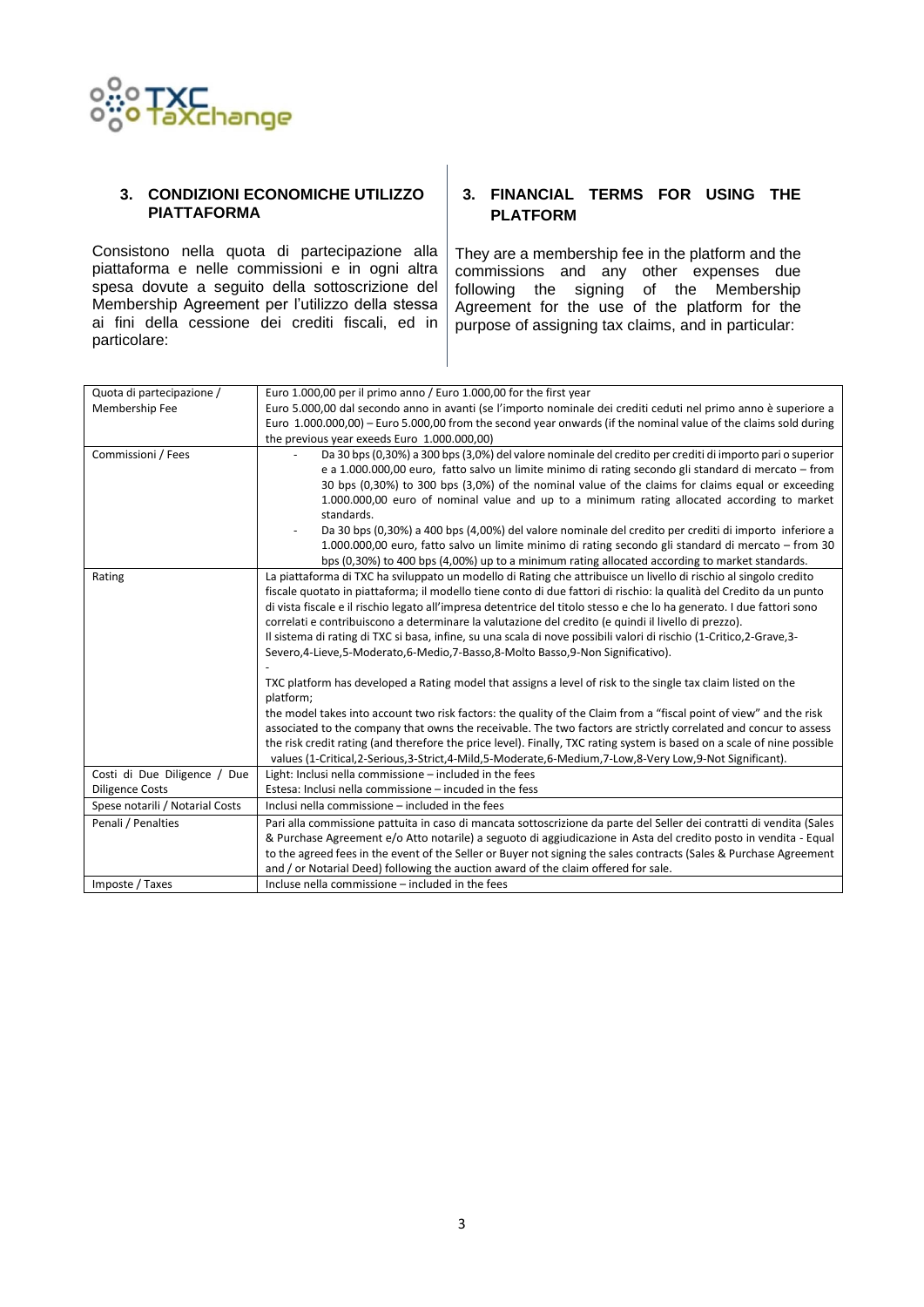

## **4. CARATTERISTICHE E RISCHI TIPICI DELLA MEDIAZIONE CREDITIZIA**

Il servizio effettuato da TaxChange consiste nel mettere in relazione, attraverso la gestione della Piattaforma, i Buyer con i Seller ai fini della cessione dei crediti fiscali. Ai sensi dell'Art. 128 sexies del TUB, tale servizio si configura quale attività di mediazione creditizia che consiste nel mettere in relazione, anche attraverso attività di consulenza, banche o società finanziarie con la potenziale clientela per la concessione di finanziamenti sotto qualsiasi forma. Il Mediatore Creditizio svolge la propria attività senza essere legato ad alcuna delle parti da rapporti che ne possano compromettere l'indipendenza. Può percepire il proprio compenso da entrambe le parti se l'affare è concluso per effetto del suo intervento. L'attività di mediazione creditizia non comporta alcuna garanzia in relazione alla concreta concessione ed erogazione del finanziamento richiesto (acquisto del credito fiscale posto in asta) e ai tempi e alle condizioni richieste per il perfezionamento dell'operazione. Il rischio, pertanto, di non reperire una banca o una finanziaria disposta a concedere il finanziamento (acquisto del credito fiscale) rimane ad esclusivo carico del Cliente (Seller) e nessuna responsabilità è ascrivibile al Mediatore Creditizio.

5. **SINTESI DELLE CLAUSOLE CONTRATTUALI CHE REGOLANO L'ACCORDO RELATIVO ALL'ACCESSO E ALL'UTILIZZO DELLA PIATTAFORMA; "MEMBERSHIP AGREEMENT" e "REGOLAMENTO"**

#### **Finalità del contratto di Membership Agreement e del "Regolamento"**

Il "Membership Agreement", unitamente al "Regolamento" che ne costituisce parte integrante, definisce i termini e le condizioni di accesso e di utilizzo della piattaforma ai fini della cessione di crediti fiscali, nonché i costi di adesione e e le commissioni dovute dal partecipante alla Società per ciascuna procedura di vendita di crediti aggiudicata sulla piattaforma e le relative modalità di pagamento.

#### **Diritti del Cliente**

Premesso che l'attività di TaxChange è svolta solo attraverso l'utilizzo della piattaforma e mediante l'utilizzo di tecniche di comunicazione a distanza, il Foglio Informativo, datato ed aggiornato, è scaricabile in formato pdf e

#### **4. CHARACTERISTICS AND TIPICAL RISKS OF THE CREDIT INTERMEDIATION**

The service carried out by TaxChange consists in linking, through the management of the Platform, the Buyers with the Sellers for the purpose of the assignment of tax claims. Pursuant to art. 128 sexies of the TUB, this service is configured as a credit intermediary activity which consists in connecting, also through consultancy activities, banks or financial companies with potential customers for the purpose of granting of financing in any form. The Credit Intermediary carries out its business without being linked to any of the parties by relationships that could compromise its independence. You can receive your compensation from both parties if the deal is concluded as a result of your intervention. The credit mediation activity does not entail any guarantee in relation to the actual granting and disbursement of the requested financing (purchase of the tax claim placed at auction) and the times and conditions required for the completion of the transaction. The risk, therefore, of not finding a bank or a financial company willing to finance the credit (purchase of the tax claim) remains the exclusive responsibility of the Customer (Seller) and no responsibility can be ascribed to the Credit Intermediary.

**5. SUMMARY OF THE CONTRACTUAL CLAUSES THAT REGULATE THE AGREEMENT CONCERNING THE ACCESS AND USE OF THE PLATFORM; "MEMBERSHIP AGREEMENT" and "REGULATION"**

#### **Purpose of the Membership Agreement and the "Regulation"**

The "Membership Agreement", together with the "Regulation" which forms an integral part of it, defines the terms and conditions of accessing and using the platform for the purpose of assigning tax claims, as well as the membership costs and commissions due by the participant to the Company for each claim sale procedure awarded on the platform and the related payment methods.

#### **Customer's rights**

Given that TaXchange activity is carried out only through the use of the platform and through the use of remote communication techniques, the Information Sheet, dated and updated, can be downloaded in pdf format and printable by accessing the website [www.txcmarkets.com](http://www.txcmarkets.com/) .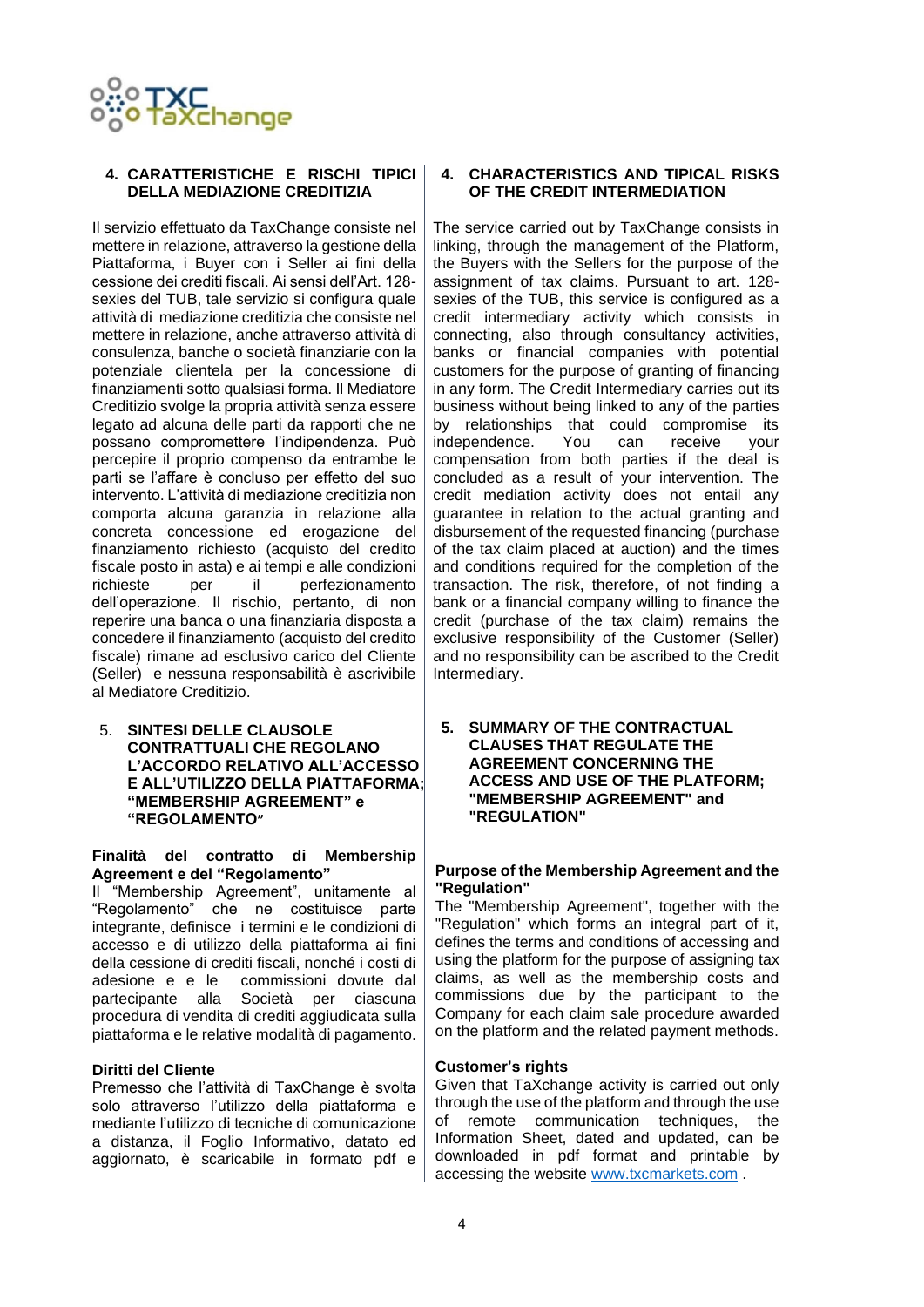

stampabile accedendo al sito [www.txcmarkets.com.](http://www.txcmarkets.com/)

Il Cliente ha diritto di ricevere copia del contratto di "Membership Agreement"e del relativo allegato "Regolamento della piattaforma" in forma scritta.

#### **Obblighi del Cliente**

Il Seller s'impegna a mettere a disposizione nella piattaforma crediti reali ed esigibili; si impegna altresì a fornire la documentazione richiesta da Taxchange e le eventuali ulteriori informazioni necessarie per consentire la valutazione del credito fiscale da cedere (Due diligence light o estesa).

Esclusiva: al termine della Due Diligence "Light", se il Seller decide di offrire quel determinato credito nella Piattaforma in Asta, lo stesso si impegna a non cedere, per un periodo di 30 giorni, tale credito a soggetti terzi non registrati come Buyer o ai Buyer stessi al di fuori della Piattaforma e ad un valore diverso rispetto a quello compreso nel range di prezzo determinato nella Due Diligence.

Nel caso di esito positivo della proposta di vendita in asta, il Seller s'impegna a sottoscrivere i consequenti contratti di vendita ("Purchase and Sales Agreement" e Atto Notarile).

Il Cliente è tenuto al pagamento di una quota di partecipazione alla piattaforma su base annaule e di una commissione per ciascuna procedura di vendita aggiudicata sulla piattaforma stessa ai termini e alle condizioni pattuiti.

#### **Obblighi di TaXchange e limitazioni di responsabilità**

TaxChange si impegna ad effettuare la valutazione dei crediti da proporre in asta e a comunicare l'esito della Due Diligence effettuata. La Società, in quanto mediatore creditizio, è tenuta agli obblighi di identificazione ed adeguata verifica della clientela ai fini della normativa in materia di contrasto al riciclaggio e al finanziamento del terrorismo. In caso di inadempimento di TaxChange agli obblighi assunti ai sensi del Regolamento, la stessa sarà responsabile nei confronti dek Seller esclusivamente per danni causati con dolo o colpa grave. Inoltre, la Società non garantisce la piena e costante funzionalità della Piattaforma in ogni momento (incluso nel corso della fase di Asta), né presta garanzie di altro tipo, implicite o esplicite, in relazione alle funzionalità e ai servizi messi a disposizione dalla stessa, fermo restando l'impegno ad intervenire per cercare di

The Customer has the right to receive a copy of the "Membership Agreement" and the related "Platform Regulations" in writing.

## **Customer obligations**

The Seller undertakes to make real and collectable claims available on the platform; it also undertakes to provide the documentation requested by TaXchange and any additional information necessary to allow the assessment of the tax claim to be transferred (due or extended due diligence). Exclusivity: at the end of the "Light" Due Diligence, if the Seller decides to offer that specific claim in the Auction Platform, the Seller undertakes not to transfer, for a period of 30 days, this claim to third parties not registered as Buyers or to the Buyers themselves outside the Platform and at a different value than that included in the price range determined in the Due Diligence. In the case of a positive outcome of the auction sale proposal, the Seller undertakes to sign the consequent sales contracts ("Purchase and Sales Agreement" and Notarial Deed). The Participant is required to pay a membership fee to the platform on an annual basis and a commission for each sales procedure awarded on the platform itself under the agreed terms and conditions. TaXchange' obligations and limitations of liability TaxChange agrees to carry out the evaluation of the claims to be offered at auction and to communicate the outcome of the Due Diligence carried out. The Company, as a credit intermediary, is obliged to identify and adequately verify customers for the purposes of the legislation regarding the fight against money laundering and terrorist financing.

#### **TaXchange obligations and limitations of liability**

TaxChange agrees to carry out the evaluation of the claim to be offered at the auction and to communicate the outcome of the Due Diligence carried out. The Company, as a credit intermediary, is obliged to identify and adequately verify customers for the purposes of legislation on the fight against money laundering and terrorist financing. In case of non-fulfillment by TaXchange to the obligations assumed pursuant to the Regulation, the same will be liable towards the Seller only for damages caused with wilful misconduct or gross negligence. Furthermore, the Company does not guarantee the full and constant functionality of the Platform at all times (included during the Auction phase), nor does it provide any other warranties, implicit or explicit, in relation to the functions and services made available by the platform, without prejudice to the commitment to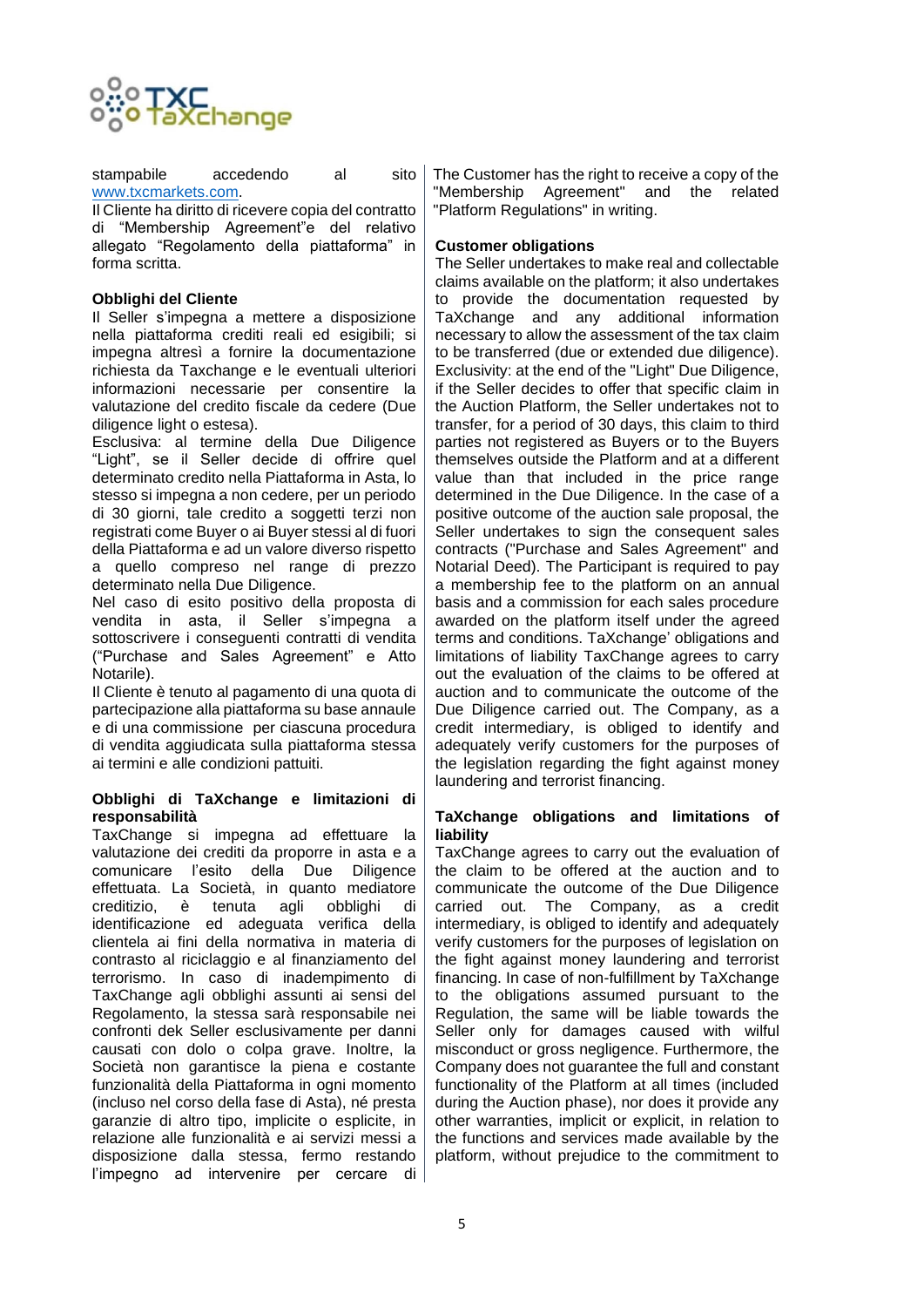

rimediare ad eventuali disfunzioni della Piattaforma.

## **Durata**

Il contratto è di durata annuale con possibilità di rinnovo.

## **6. RECLAMI E MEZZI DI TUTELA STRAGIUDIZIALE**

I reclami inerente il servizio offerto da Taxchange attraverso la piattaforma, vanno inviati in forma scritta tramite Raccomandata A.R. indirizzata nella sede di Corso Venezia,8 – 20121 - Milano (MI), o tramite PEC all'indirizzo [taxchange@legalmail.it.](mailto:taxchange@legalmail.it)

Il Mediatore Creditizio si impegna a rispondere entro 30 giorni dal ricevimento della comunicazione. Se il Cliente non è soddisfatto o non ha ottenuto risposta entro i 30 giorni, prima di ricorrere al giudice, potrà rivolgersi a: Arbitro Bancario Finanziario (ABF).

Per sapere come contattare l'ABF si può consultare il il sito www.arbitrobancariofinanziario.it, o chiedere presso le Filiali della Banca d'Italia, oppure consultare la Guida concernente l'accesso all'Arbitro Bancario Finanziario disponibile sul sito [www.txcmarkets.com.](http://www.txcmarkets.com/) Per eventuali controversie in relazione al contratto di "Membership Agreement" è esclusivamente competente il Foro di Milano.

# **7. LEGENDA**

- ➢ **PARTECIPANTE:** indica ciascuna persona giuridica abilitata all'accesso e all'utilizzo della Piattaforma ai sensi del Regolamento, quale Seller o Buyer o per entrambe le qualifiche.
- ➢ **SELLER**: clienti costituiti da imprese o da altre persone giuridiche interessate alla cessione a titolo oneroso di crediti di natura fiscale.
- ➢ **BUYER**: banche, altri intermediari finanziari e società finanziarie registrati nella piattaforma come acquirenti di crediti fiscali.
- ➢ **PIATTAFORMA**: marketplace digitale finalizzato a mettere in relazione il Seller con i Buyer ai fini della vendita in asta di crediti fiscali.
- ➢ **ASTA**: indica la modalità con la quale, all'interno della piattaforma, avviene il matching tra l'offerta di vendita del credito dal parte del Seller ed eventuali offerte di acquisto da parte del Buyer.

intervene to try to remedy any malfunctioning of the Platform.

## **Duration**

The contract has an annual duration with the possibility of renewal.

## **6. COMPLAINTS AND EXTRAJIUDICIAL PROTECTION MEANS**

Complaints regarding the service offered by TaXchange through the platform must be sent in writing by registered letter with return receipt. addressed at the headquarters in Corso Venezia, 8 - 20121 - Milan (MI), or via PEC at taxchange@legalmail.it.

The Credit Intermediary undertakes to respond within 30 days of receiving the communication. If the Customer is not satisfied or has not received a response within 30 days, before resorting to the judge, he can contact: Banking Financial Arbitrator (ABF).

To find out how to contact the ABF, you can consult the website www.arbitrobancariofinanziario.it, or ask at the branches of the Bank of Italy, or consult the Guide on access to the Financial Banking Arbitrator available on the website www.txcmarkets.com . For any disputes in relation to the "Membership Agreement" the Court of Milan is exclusively competent.

# **7. LEGENDA**

- ➢ **PARTICIPANT**: indicates each legal person authorized to access and use the Platform pursuant to the Regulation, such as Seller or Buyer or for both qualifications.
- SELLER: customers made up of companies or other legal entities interested in the sale of tax claims for consideration.
- ➢ **BUYER:** banks, other financial intermediaries and financial companies registered in the platform as buyers of tax credits.
- ➢ **PLATFORM:** digital marketplace aimed at connecting the Seller to the Buyers for the purpose of selling tax claims at auction.
- ➢ **AUCTION:** indicates the manner in which, within the platform, the matching takes place between the offer to sell claims from the Seller and any purchase offers from the Buyer.